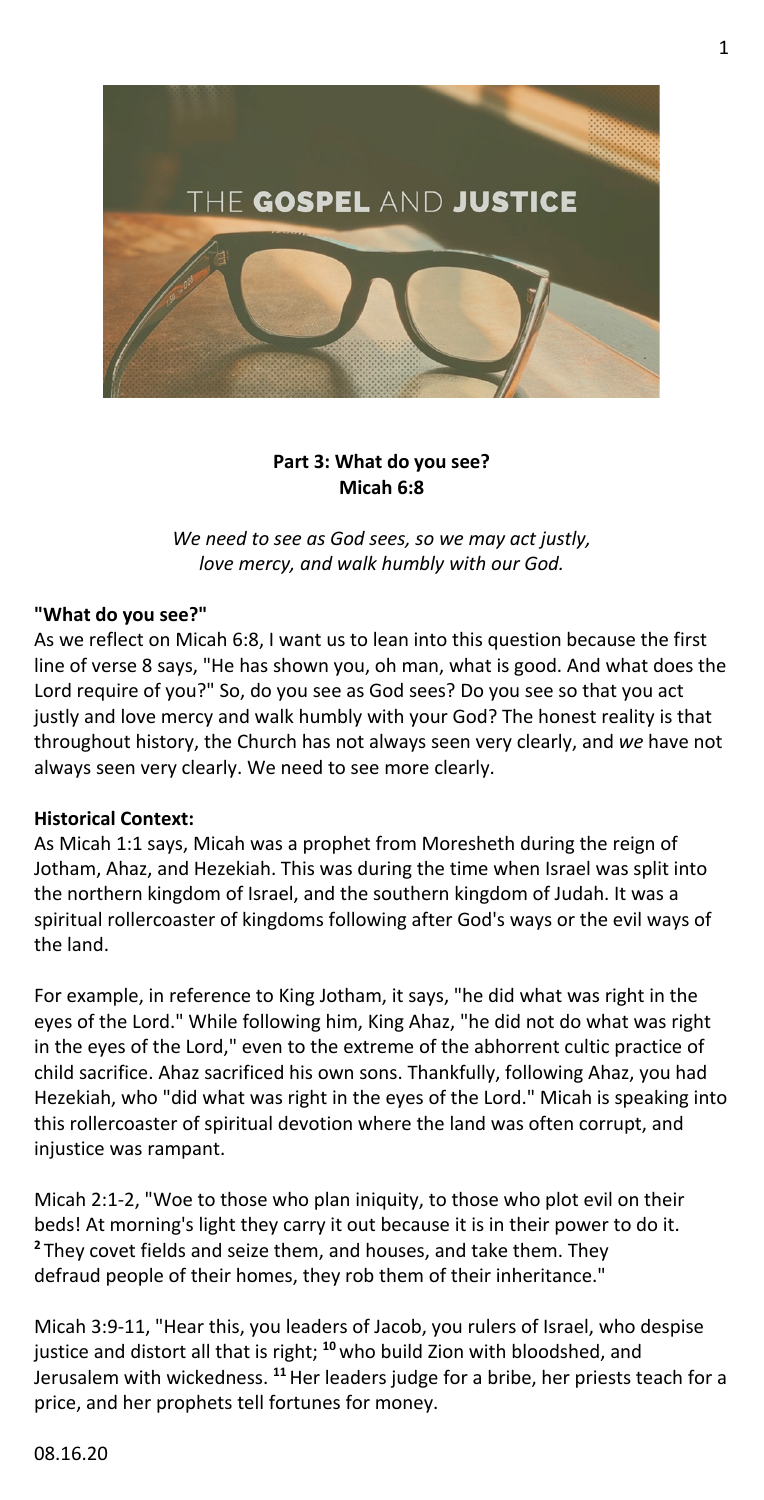Yet they look for the LORD'S support and say, "Is not the LORD among us? No disaster will come upon us."

# **The Heart of Justice**

We first see the heart of God in this passage with his passionate cry to them (Micah 6:3) "My people, what have I done to you? How have I burdened you? Answer me. I brought you up out of Egypt and redeemed you from the land of slavery."

Micah responds in verse 6 with ever-increasing rhetorical questions that are basically saying no sacrifice is enough to appease God. God does not want our works, but rather our hearts. This is similar to what Doug preached on last week out of Isaiah 58. The people were trying to "turn God's covenant of grace into a contract of God's blessing." God wants our hearts to be like His heart, a heart of justice.

The charge to "act justly" and "love mercy" are not two distinct things but rather intertwined. The word "mercy" comes from the Hebrew word "*hesed*" which means "unconditional grace and compassion." These phrases together really mean that unconditional grace and compassion are the attitude and motivation for the action of justice. So, we need the heart of justice to do the act of justice.

The phrase "walk humbly with your God" as Timothy Keller in his book, "Generous Justice," describes it is, "To walk humbly with God is to know him intimately and to be attentive to what he desires and loves." I love this radical language, in contrast to all other world religions where God is distant, and we are trying to appease Him, we walk with our God! We get to have a conversation with Him; we get to see what He sees; we get to go where He goes.

Jesus was the greatest example of the heart of justice for the poor and marginalized.

"Jesus, in his incarnation, "moved in" with the poor. He lived with, ate with, and associated with the socially ostracized (Matt 9:13). He raised the son of the poor widow (Luke 7:11-16) and showed the greatest respect to the immoral woman who was a social outcast (Luke 7:36). Indeed, Jesus spoke with women in public, something that a man with any standing in society would not have done, but Jesus resisted the sexism of this day (John 4:27). Jesus also refused to go along with the racism of his culture, making a hated Samaritan the hero of one of his most famous parables (Luke 10:26) and touching off a riot when he claimed that God loved Gentiles, like the widow of Zarephath and Naaman the Syrian, as much as Jews (Luke 4:25-27). Jesus showed special concern for children, despite his apostles' belief that they were not worth Jesus' time (Luke 18:15)." *"Generous Justice," Timothy Keller*

# **The Act of Justice**

God is the creator and definer of that which is good. "He has shown you, oh man, what is good." This language refers back to Genesis 1, where seven times, after the end of every day of creation, it says, "And God saw that it was good." God is the creator and definer of the good, the true, and the beautiful. It is not based on our feelings, nor on sociological research; it is not based on some ideology, it is based on God.